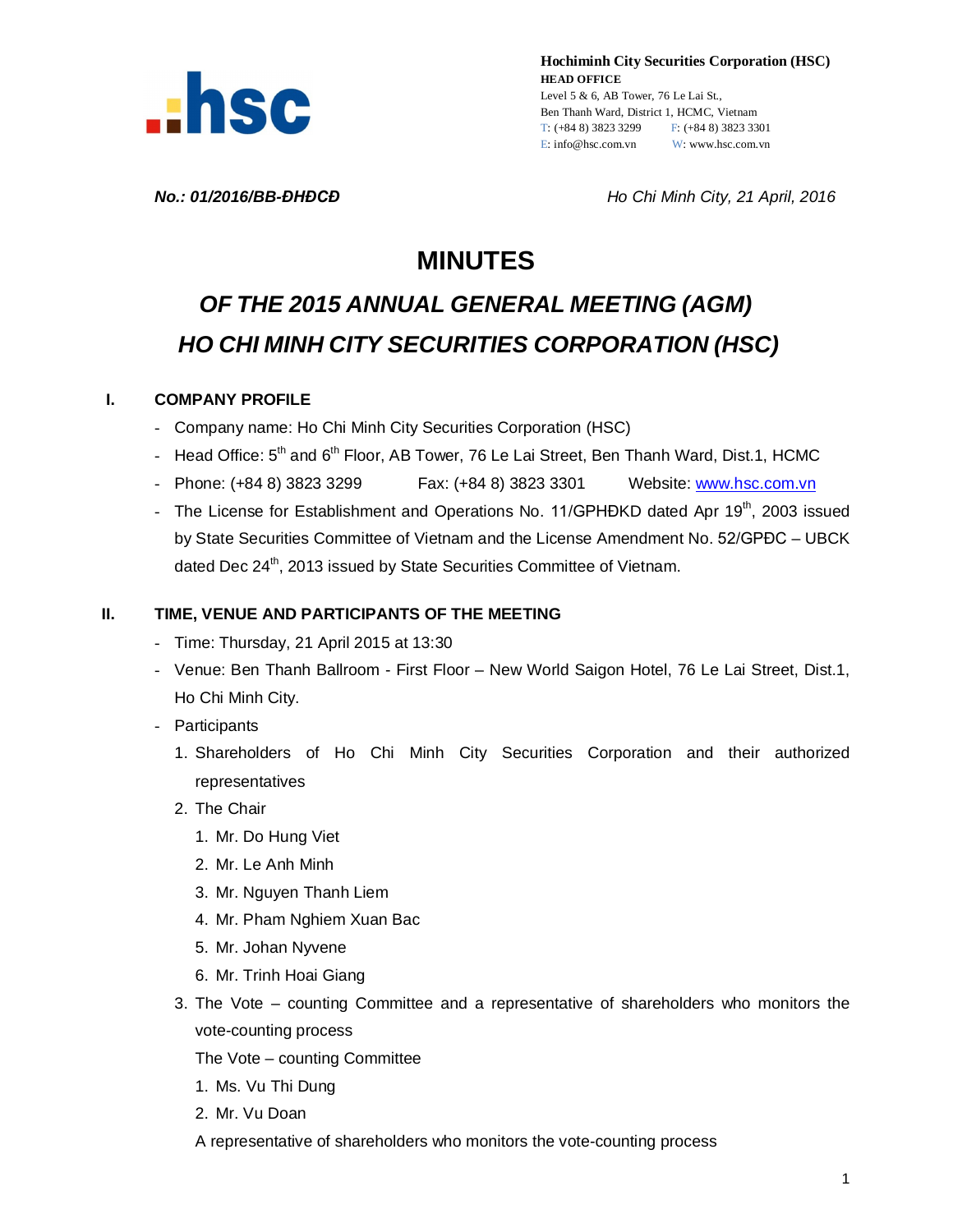Ms. Duong Thi Minh Chau

- 4. The Secretary Committee
	- 1. Ms. Than Thi Thu Dung
	- 2. Ms. Nguyen Thi Xuan Hoang
	- 3. Ms. Tran Ngoc Anh Dao
- 5. Members of Board of Directors (BOD), Board of Supervision (BOS), Board of Management (BOM), representatives of Managing Directors, Function Heads and employees of the Company.
- 6. Representative of Ernst & Young Vietnam Ltd.,:
	- 1. Mr. Nguyen Xuan Dai
	- 2. Mr. Vu Tien Dung

# **III. PROCEDURES OF THE MEETING**

# **1. Report on verification of the qualifications of shareholders attending the 2014 AGM**

Mr. Vo Van Chau, Head of BOS, reported the verification of qualifications of shareholders attending the Meeting:

Up to 14:00, 21 April 2015, the Company's charter capital registered according to the regulation was of VND1,272,567,580,000, equivalent to 127,256,758 shares; in which, the voting capital was of VND 1,272,854,100,000 equivalent to 127,185,410 shares (as eliminating 71,348 treasury shares hold by the Company). Therefore, the AGM would vote based on the capital of VND 1,272,854,100,000 equivalent to 127,185,410 shares.

Total number of shareholders invited to attend the AGM were 4,184 shareholders, representing for shareholders holding 127,185,410 shares of the Company.

Total number of participants who are shareholders or authorized to attend the Meeting was 237 shareholders, representing 100,319,427 shares of the Company, accounting for 78.88% of total number of shares of the Company; and total numbers of votes at the Meeting was 100,319,427 shares.

Pursuant to Section 2, Article 144 of Enterprise Law 2014, as the number of shareholders attending the 2015 AGM were more than 51% of the number of voting shares of the Company, the 2015 AGM of HSC was legal and valid. (See the attached verification report of the BOS)

# **2. Approval of the regulations on organization and activities of the 2015 AGM:**

Ms. Vu Thi Dung*,* presented the regulations on organization and activities of the 2015 AGM. The Meeting voted and approved the regulations on organization and activities of the 2015 AGM with 100,319,427 votes in favour, accounting for 100%; 0 against, accounting for 0%; 0 abstention, account for 0%.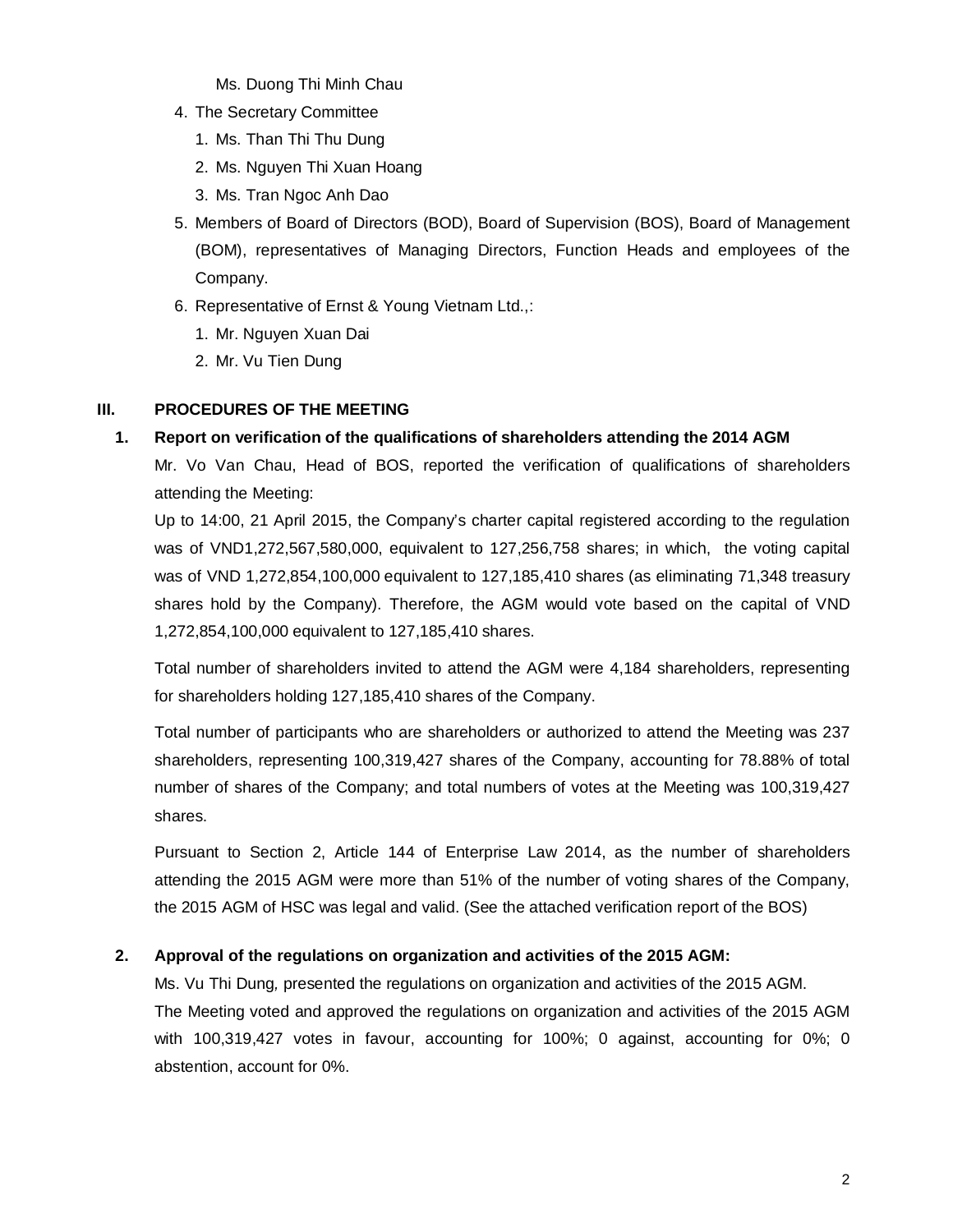# **3. Approval of the persons of the Chair**

Pursuant to Section 4, Article 31 of the Company Charter, Mr. Do Hung Viet shall be the chairman of the Meeting.

The Organizing committee of the Meeting nominated the other members of the Chair, including:

- Mr. Le Anh Minh
- Mr. Nguyen Thanh Liem
- Mr. Pham Nghiem Xuan Bac
- Mr. Johan Nyvene
- Mr. Trinh Hoai Giang

The Meeting voted and approved the members of the Chair with 100,319,427 votes in favor, accounting for 100%; 0 against, accounting for 0%; and 0 abstentions, accounting for 0%.

**4. Approval of the persons of the Vote – counting Committee and one representative of shareholders who monitors the vote-counting process**

The Organizing committee of the Meeting nominated the members of the Vote – counting Committee, including:

- Ms. Vu Thi Dung
- Mr. Vu Doan

One representative of shareholders who monitors the vote-counting process:

Ms. Duong Thi Minh Chau

The Meeting voted and approved the members of the Vote – counting Committee and One representative of shareholders who monitors the vote-counting process with 100,319,427 votes in favor, accounting for 100%; 0 against, accounting for 0%; and 0 abstentions, accounting for 0%.

# **5. The Chair nominated the members of the Secretary Committee:**

- Ms. Than Thi Thu Dung
- Ms. Nguyen Thi Xuan Hoang
- Ms. Tran Ngoc Anh Dao

# **IV. THE CONTENTS OF THE MEETING**

# **1. Approval of the Agenda of the Meeting**

Mr. Do Hung Viet, the Chairman, proposed the Meeting Agenda with the following contents:

- 1. Report on the activities of the BOD in 2015
- 2. Report on the Income Statement for the year 2015 of the BOM
- 3. Business plan for the year 2016
- 4. Report on the 2015 Company's operation of the BOS
- 5. Election of the BOD members and the BOS members for the term IV (2016 -2020)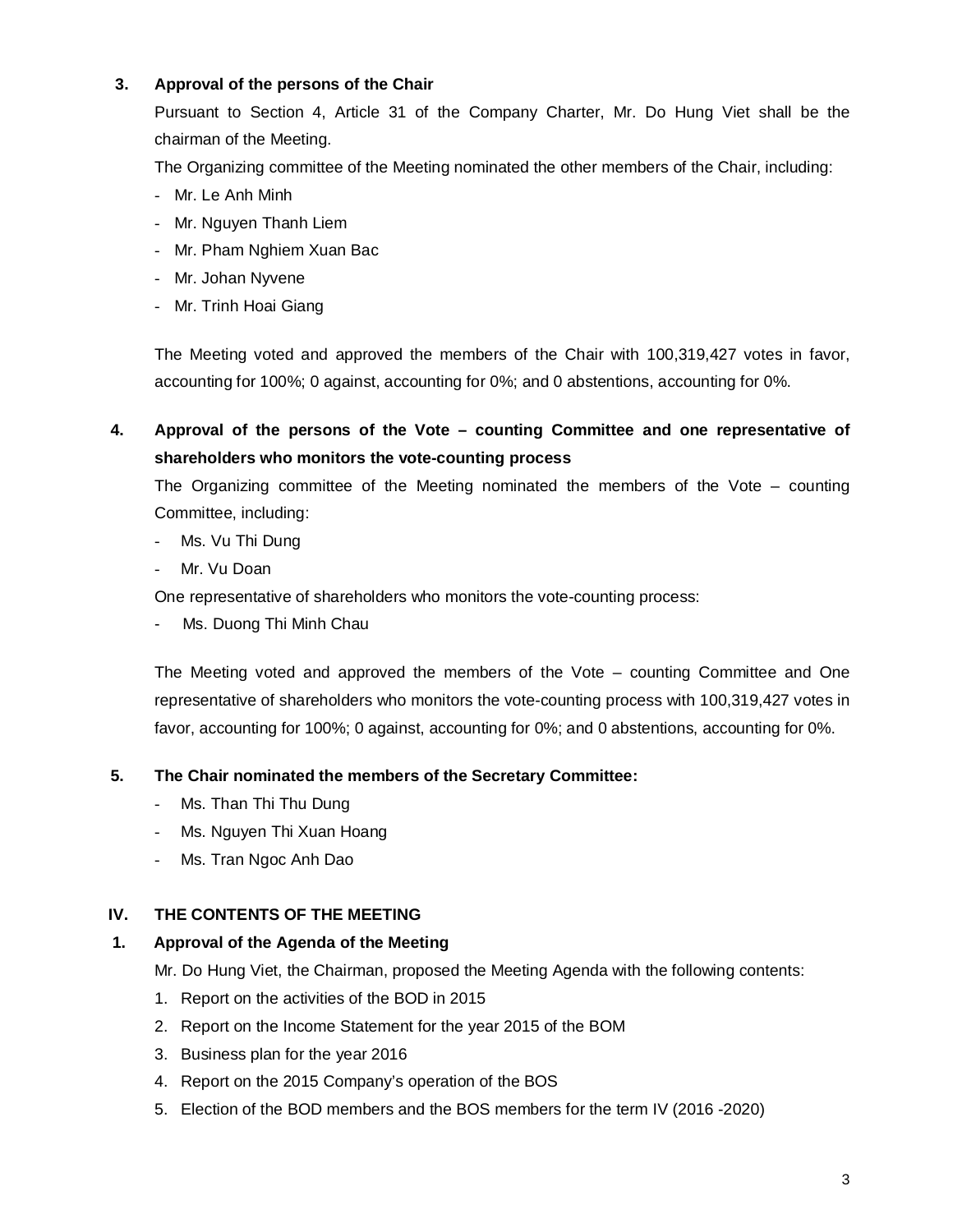- 6. The resignation of the BOD members and the BOS members for the term IV (2016 -2020) and the list of candidate(s) for such available position for the term IV (2016 – 2020)
- Regulation on election of the BOD members and the BOS members
- **Election**
- 7. Proposals to approve:
- The audited Financial Statements for the year 2015
- The final cash dividend of 2015
- The dividend plan for the year 2016
- The 2015 profit distribution
- The selection of an independent audit firm for auditing 2016 Financial Statements
- The operation on the derivative business of the derivative market
- The Employee Stock Ownership Plan for the year 2016 (ESOP 2016)

The Meeting voted and approved the Agenda with 100,319,427 votes in favor, accounting for 100%; 0 against, accounting for 0%, and 0 abstentions, accounting for 0%.

### **2. Report on the activities of the BOD in 2015**

According to the 2015 AGM documents circulated to the shareholders, Mr. Do Hung Viet, the Chairman of the BOD, presented the main contents of the activities of the BOD in 2015. (*See the attached document*)

### **3. Report on the Income Statement for the year 2015**

According to the 2015 AGM documents circulated to the shareholders. Mr. Johan Nyvene, the Chief Executive Officer, presented the main contents of the operations of the Company in 2015. (*See the attached document*)

### **4. Business plan for the year 2016**

According to the 2015 AGM documents circulated to the shareholders. Mr. Johan Nyvene, the Chief Executive Officer (CEO), proposed the Company's business plan for the year 2016. (*See the attached document*)

# **5. Report on the 2015 Company's operation of the BOS**

Pursuant to Item d, Section 1, Article 51 of the Company Charter, Mr. Vo Van Chau, Head of the BOS, reported on the review of HSC's Balance Sheet and Income Statement for the year 2015 and confirmed that these reports fairly and truly reflected the Company's financial situation in 2015. (*See the attached document*)

### **6. Election of the BOD members and the BOS members for the term IV (2016 -2020)**

6.1 According to the 2015 AGM documents circulated to the shareholders. Mr. Do Hung Viet, the Chairman of the BOD, proposed to approve the dismissal of the BOD members and the BOS members and the list of candidate(s) for such available position for the term IV (2016 -2020).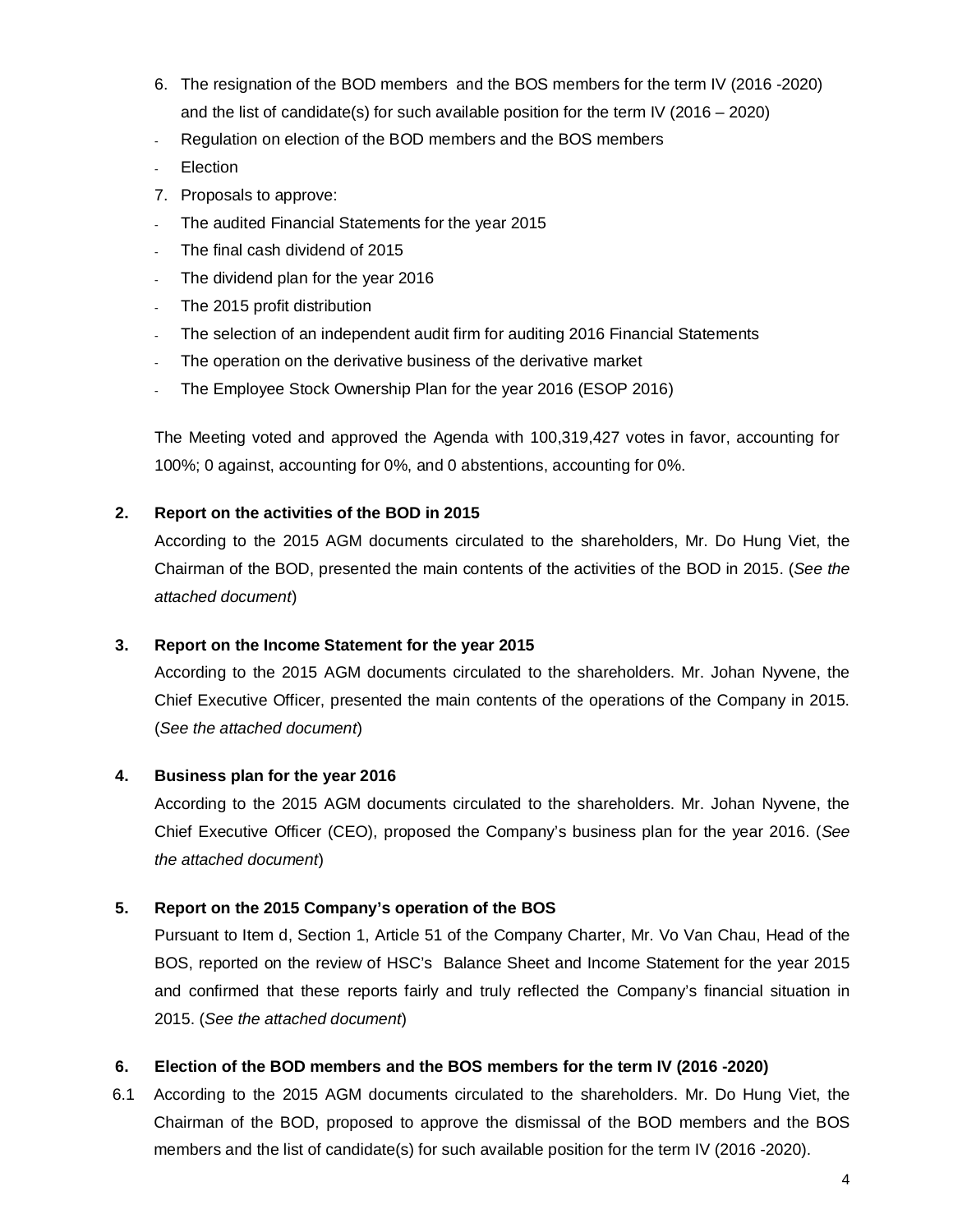The Meeting voted and approved the resignation and the list of candidates with 97,944,362 votes in favor, accounting for 98.391%; 1.330.167 against, accounting for 1.336%, and 271.741 abstentions, accounting for 0.273%.

- 6.2 Based on the list of candidate(s) nominating/ nominated for the BOD members and the BOS members for the term IV (2016 – 2020), Ms. Vu Thi Dung, Head of the Vote – counting Committee*,* presented brieftly the curriculum vitae of the candidates.
- 6.3 Ms. Vu Thi Dung, Head of the Vote counting Committee*,* presented the regulation on election of the BOD members and the BOS members for the term IV (2016 – 2020) and proposed to approve the regulation on election.

The Meeting voted and approved the regulation on election with 100.319.427 votes in favor, accounting for 100%; 0 against, accounting for 0%, and 0 abstentions, accounting for 0%.

6.4 The Meeting elected the BOD members and the BOS members for the term IV (2016 - 2020).

### **7. Proposals to approve**

### 7.1 **The audited Financial Statements for the year 2015**

Mr. Le Anh Minh, Vice Chairman of the BOD*,* proposed to approve the audited Financial Statements for 2015 (*See the attached document*)

### 7.2 **The 2015 final cash dividend rate**

Mr. Le Anh Minh, Vice Chairman of the BOD, proposed to approve the 2015 final cash dividend rate (*See the attached document*)

# 7.3 **The dividend plan for 2016**

Mr. Le Anh Minh, Vice Chairman of the BOD, proposed to approve the dividend plan for 2016 (*See the attached document*)

# 7.4 **The 2015 profit distribution**

Mr. Pham Nghiem Xuan Bac, member of the BOD, proposed to approve the 2015 profit distribution plan (*See the attached document*)

### 7.5 **Selection of the independent audit firm for 2016**

Mr. Pham Nghiem Xuan Bac, member of the BOD, proposed to approve the selection of the independent audit firm for 2016 (*See the attached document*)

### 7.6 **The operation on the derivative business of the derivative market**

Mr. Trinh Hoai Giang, member of the BOD, proposed to approve the operation on the derivative business of the derivative market

### 7.7 **The Employee Stock Ownership Plan for the year 2016 (ESOP 2016)**

Mr. Phạm Nghiêm Xuân Bắc, member of the BOD, proposed to approve the Employee Stock Ownership Plan for the year 2016 (ESOP 2016)

### **V. DISCUSSION AND VOTING OF THE MEETING**

# **1. Discussion**

Apart from queries about reports and proposals answered by the Chair, the Meeting had also the others as below: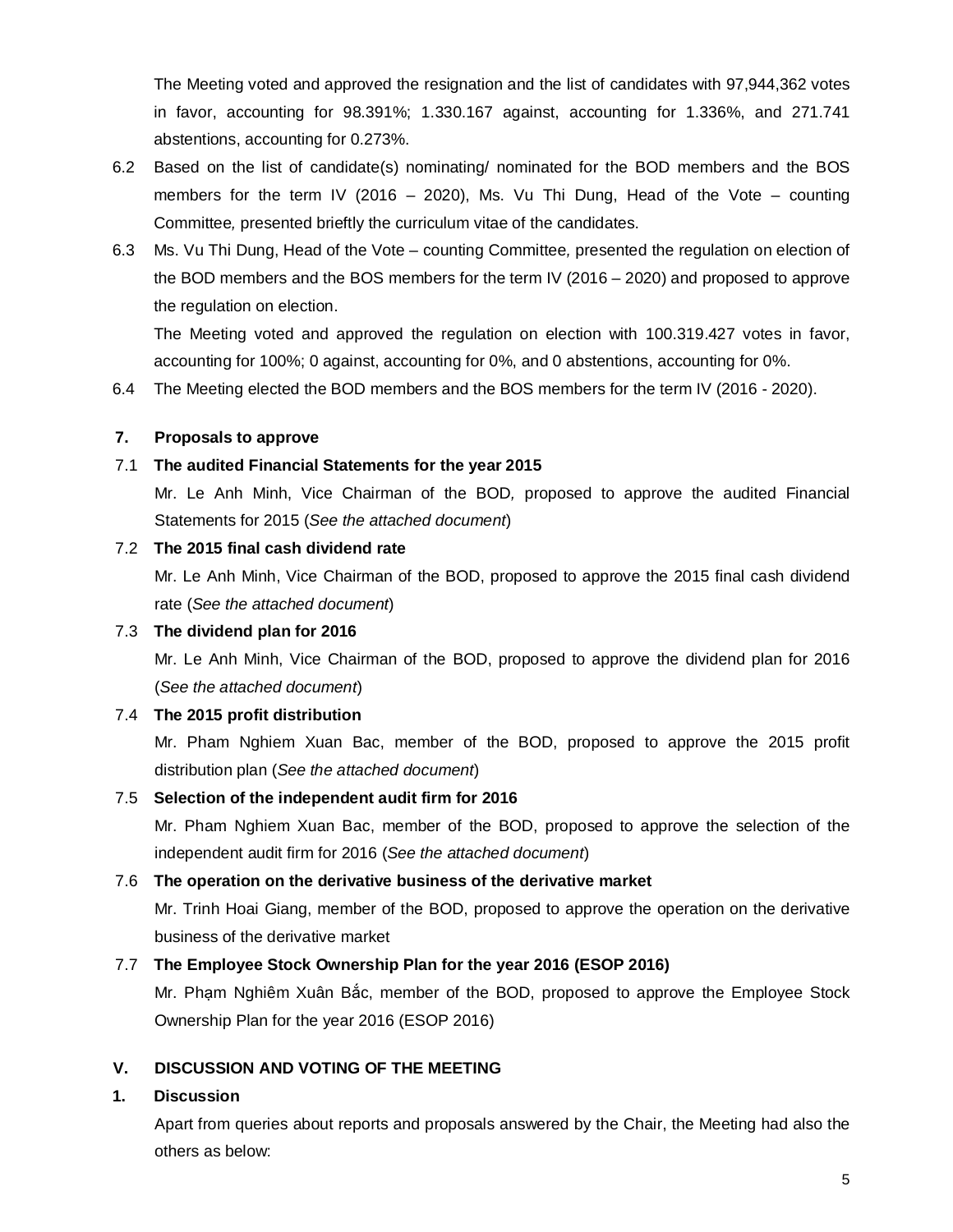#### **Questions and answers (Q&A):**

# *Question 1: Does the BOD of HSC intend to increase the room for foreign investors? If yes, how much will it be?*

### *Answer:*

The BOD of HSC will increase the ownership ratio of foreign investors. However, the BOD is quite careful when deciding to increase the foreign ownership ratio over 51% as we need to fully understand the following issues before making a decision to not affect the current and business activities:

- (1) HSC has sent an official letter to SSC and been still waiting for a detailed guideline on increasing foreign investors' ownership ratio from SSC.
- (2) HSC will consult an advisory firm about tax inquiries when it increases its foreign ownership ratio over 51%. Once increasing the foreign ownership ratio over 51%, HSC will likely become a foreign company establishe in Vietnam and then what is the impact of taxations on each business activity of HSC.
- (3) If HSC increases its foreign ownership ratio up to 100%, it will not be allowed to conduct offshore indirect investments according to Item 4, Article 2, Decree 135/2015/ND-CP dated 31<sup>st</sup> Dec 2015 prescribing offshore indirect investment. This restriction may have a significantt influence to the securities firms in general and HSC in particular as in the future, HSC may provide local investors some offshore indirect investment products and services.

# *Question 2: What is the road map of HSC capital increase from now to 2020? Answer:*

At the moment, HSC has had no plan for capital increase. HSC prioritizes using owners' equities or debt leverage. In 2016 and 2017, HSC has no plan for capital increase.

# *Question 3: Does HSC have any merger or acquisition plan with another securities firm to increase the market share?*

### *Answer:*

At the moment, merger and acquisition between securities firms are happening and HSC may follow this trend if it is suitable for HSC in term of expense, market share and company culture.

# *Question 4: How did HSC prepare for implementing derivatives and intraday trading and derivaties - related operations? What is the impact on HSC business activities? Answer:*

HSC has had available operating processes, trading system and risk management for implementing intraday trading and derivatives. However, it also depends on local authorities such as SSC, Stock Exchanges and VSD in implementing such operations.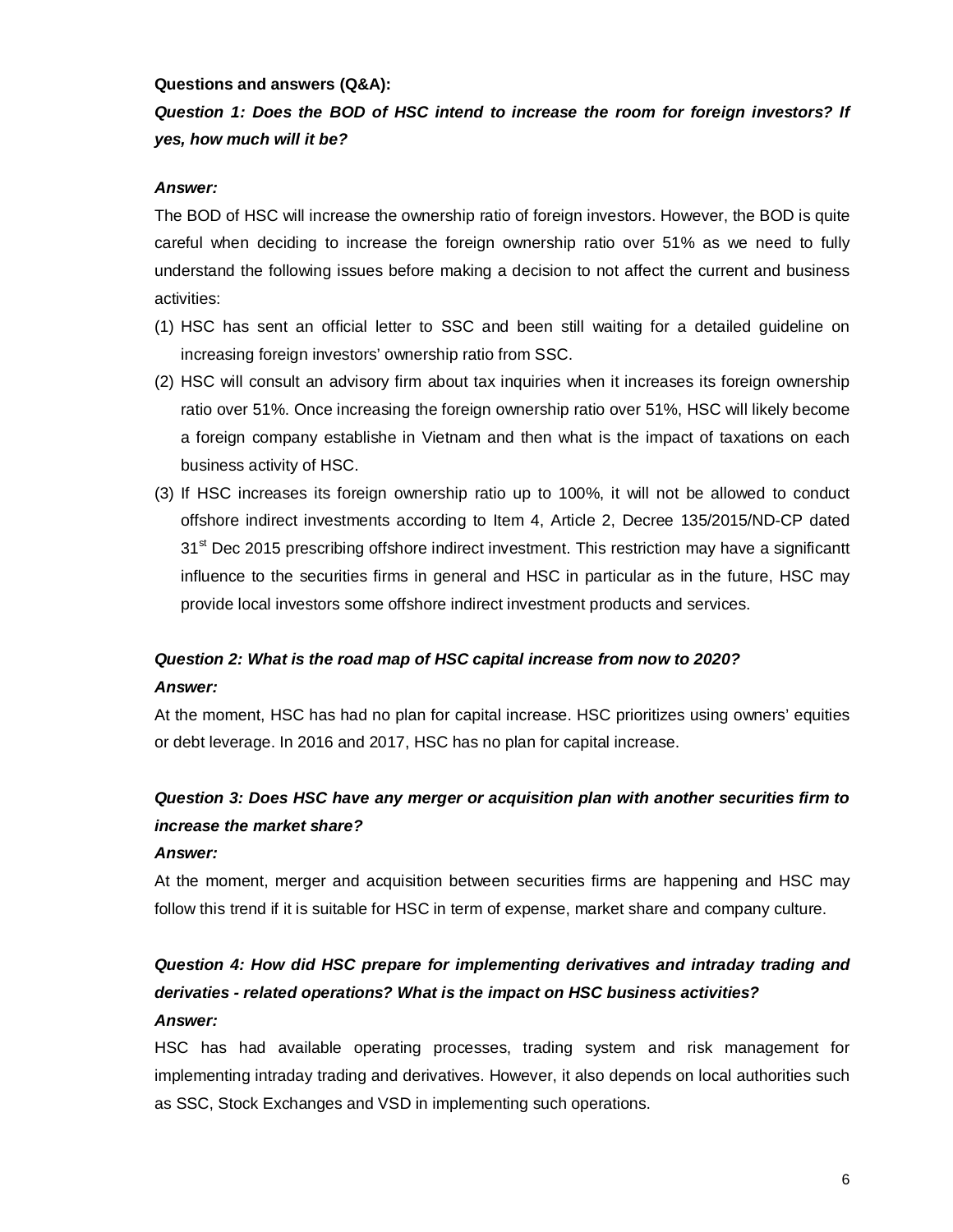# *Question 5: Following the 2015 AGM proposal on dividend of 12% for 2016. Is this dividend rate low? Suggest to increase dividend for 2016 up to 20%. Answer:*

HSC is always careful when proposing annual dividend plan. Actually, HSC has paid dividend rate more than plan approved by AGM in the previuos years. HSC often keep the ratio of dividend payout to profit after tax from 70% - 80%. Therefore, based on the annual business result, the BOD will propose AGM the higher dividend rate.

# *Question 6: Apart from Owners' equities, how much does HSC need to borrow from banks for margin lending?*

### *Answer:*

*At the moment, HSC is borrowing VND300bil from banks for margin lending. The BOD has agreed that the ratio of debt to owners' equities cannot exceed 100%. Therefore, the Company may make more loans from VND800bil to VND1000bil from banks in order to support this activity. Besides that, HSC may issue bonds to ensure the more stable loan.* 

*Question 7: At the moment, HSC is borrowing from banks. Why doesn't HSC issue stocks to increase capital because the expense rate paid to the shareholders is lower (8%)?*

#### *Answer:*

HSC always wishes to pay shareholders a higher rate of 15%. HSC did not really want to pay shareholders a rate of 8% when raising its capital as it is not fair for shareholders and ourselves.

### **2. Voting**

# **Content 1: Report on the activities of the BOD in 2015**

The Meeting had taken a vote on Report on the activities of the BOD in 2015. And the result was:

- **99,273,141** votes in favor, accounting for **99.726%**
- **0** votes against, accounting for **0%**
- **271.859** abstentions, accounting for **0.273%**

### **Content 2: Report on the Income Statement for the year 2015:**

The Income Statement for the year 2015 of Ho Chi Minh City Securities Corporation has some main indicators as below:

*Unit: VND mil*

| <b>ITEM</b>                       | <b>FY2015</b> | <b>FY2014</b> | %<br>change | <b>Plan 2015</b> | %<br>actual/<br>plan<br>2015 |  |
|-----------------------------------|---------------|---------------|-------------|------------------|------------------------------|--|
| <b>INCOME STATEMENT (VND mil)</b> |               |               |             |                  |                              |  |
| Revenue                           | 591,139       | 831,135       | $-29%$      | 779,171          | 76%                          |  |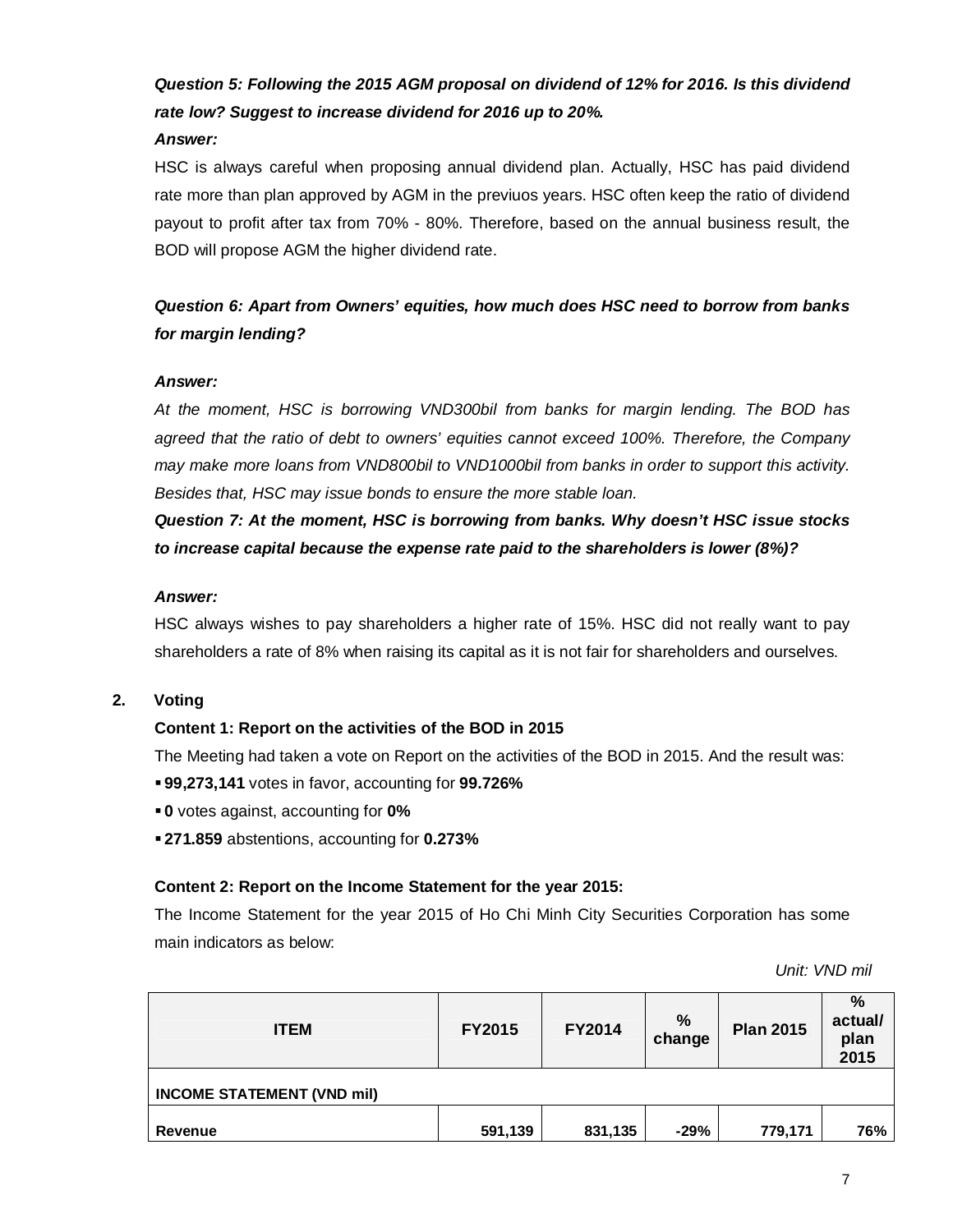| <b>ITEM</b>                                    | <b>FY2015</b> | <b>FY2014</b> | %<br>change    | <b>Plan 2015</b> | $\frac{0}{0}$<br>actual/<br>plan<br>2015 |
|------------------------------------------------|---------------|---------------|----------------|------------------|------------------------------------------|
| <b>Brokerage</b>                               | 262,076       | 299,432       | $-12%$         | 416,027          | 63%                                      |
| Margin and advances income                     | 222,636       | 248,786       | $-11%$         | 212,500          | 105%                                     |
| Proprietary investment                         | 34,666        | 194,425       | $-82%$         | 65,742           | 53%                                      |
| Interest income                                | 54,719        | 67,241        | $-19%$         | 52,395           | 104%                                     |
| Corporate finance                              | 11,155        | 12,362        | $-10%$         | 25,707           | 43%                                      |
| Other revenues                                 | 5,887         | 8,889         | $-34%$         | 6,800            | 87%                                      |
| <b>Operating expenses</b>                      | 319,667       | 349,692       | -9%            | 363,520          | 88%                                      |
| Other profit                                   | 28            | 4             | 582%           |                  |                                          |
| <b>Profit before tax</b>                       | 271,500       | 481,447       | -44%           | 415,651          | 65%                                      |
| <b>Profit after tax</b>                        | 213,310       | 376,152       | $-43%$         | 324,208          | 66%                                      |
| <b>BALANCE SHEET AT THE YEAR END (VND mil)</b> |               |               |                |                  |                                          |
| <b>Total asset</b>                             | 3,596,583     | 4,069,804     | $-12%$         | 3604,708         | 100%                                     |
| Owners' equity                                 | 2,279,549     | 2,358,231     | $-3%$          | 2,407,569        | 95%                                      |
| <b>FINANCIAL INDICATORS</b>                    |               |               |                |                  |                                          |
| Return on average assets (ROAA)                | 5.6%          | 10.5%         | $\blacksquare$ | 8.7%             |                                          |
| Return on average equity (ROAE)                | 9.2%          | 16.3%         |                | 13.7%            |                                          |
| <b>EQUITY'S VALUE</b>                          |               |               |                |                  |                                          |
| Number of outstanding shares                   | 127, 185, 417 | 127,229,583   |                | 127,229,583      |                                          |
| Earnings per share EPS - VND                   | 1,677         | 2,794         | $-40%$         | 2,548            | 66%                                      |
| Book value per share - VND                     | 17,923        | 18,535        | $-3%$          | 18,923           | 95%                                      |
| Dividend                                       | $1,430$ (*)   | 2,100         | 40%            | N/A              | N/A                                      |
| Market price at balance sheet date - VND       | 30,800        | 31,200        | $-1%$          | N/A              | N/A                                      |
| $P/E$ (time)                                   | 18,4          | 11,2          | 64%            | N/A              | N/A                                      |

The Meeting had taken a vote on the 2015 Income Statement of the Company. And the result was:

- **99,266,762** votes in favor, accounting for **99.719%**
- **10,907** votes against, accounting for **0.11%**
- **268,601** abstentions, accounting for **0.270%**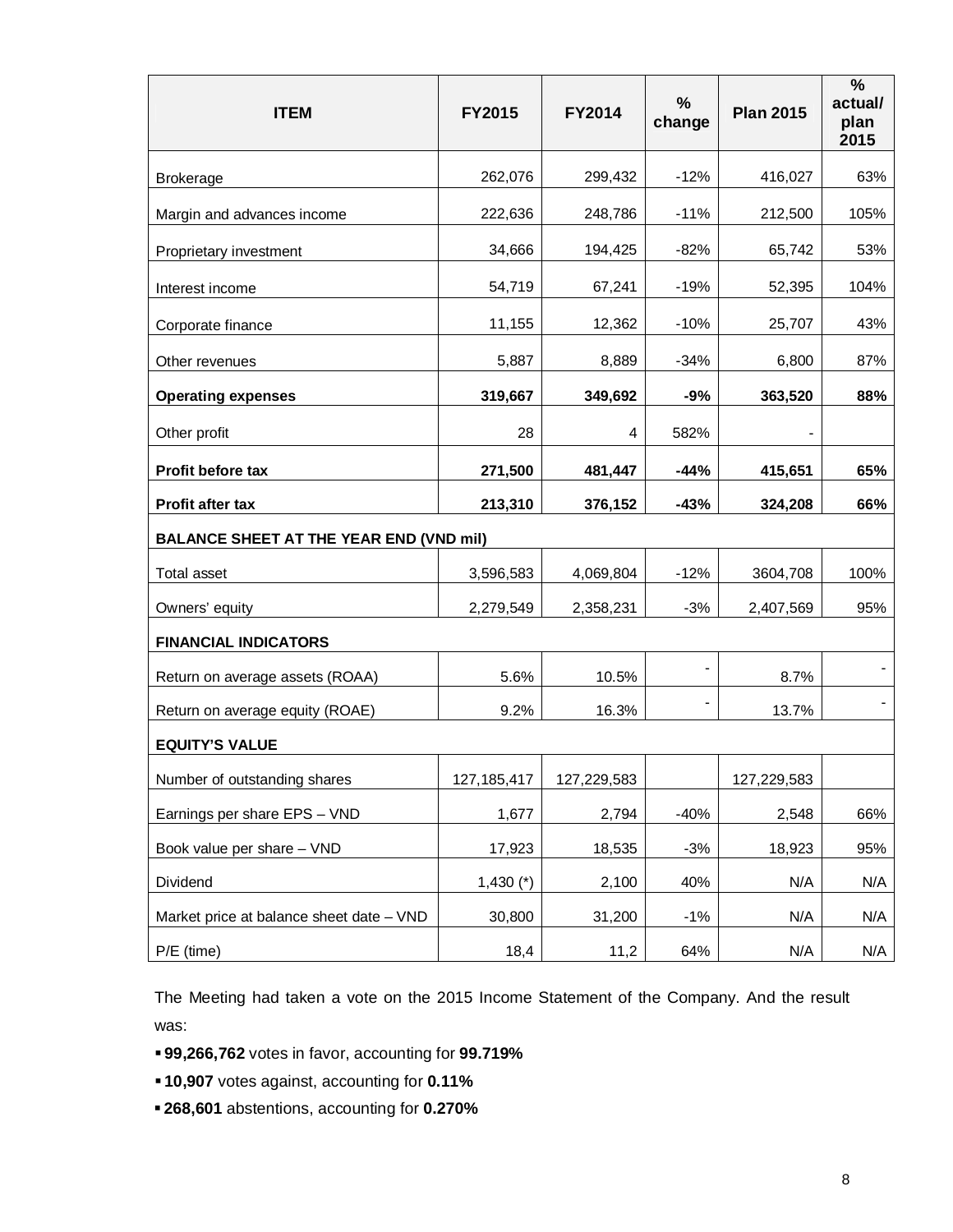### **Content 3: Business plan for 2016**

The business plan for 2016 of HSC with the following assumptions:

- The average trading value of the whole market will be VND3,000 bil/day (*the trading value for Q1/2016 is 2,800 bil/day*), an increase of 17% as compared with 2015;
- HSC's brokerage market share in 2016 will be 11.8%. The brokerage market share of individual clients will be 8.0% and of institutional clients will be 3.8%;
- Average margin debt balance will be VND2,200 bil and average interest rate for margin lending will be 13% per annum (VND1,630 bil and 13.5% in 2015);
- Average interest rate will be 4.9% per annum'

| <b>Brokerage market share</b>                                   | <b>Plan 2016</b> | <b>FY2015</b> | % change/<br><b>FY2015</b> | Q1/2016 |
|-----------------------------------------------------------------|------------------|---------------|----------------------------|---------|
| <b>Client Division</b>                                          |                  |               |                            |         |
| <b>Individual Clients/Market</b>                                | 8.0%             | 6.9%          | 1.1%                       | 6,6%    |
| <b>Institutional Clients/Market</b>                             | 3.8%             | 3.4%          | 0.4%                       | 5,0%    |
| Principal Investment/Market                                     | N/A              | 0.1%          | N/A                        | 0,1%    |
| <b>HSC total market share</b>                                   | 11.8%            | 10.4%         | 1.4%                       | 11,7%   |
| <b>Client Type</b>                                              |                  |               |                            |         |
| HSC Individual Clients/ Individual Clients<br>of market         | 10.8%            | 8.9%          | 1.9%                       | 9,3%    |
| HSC Foreign Institutional Clients/ Foreign<br>Clients of market | 28.0%            | 27.9          | 0.1%                       | 33,0%   |

The target of HSC market share is about 11.8%.

The financial indicators in the business plan for 2016 of the Company as follow:

*Unit: VND mil*

| <b>ITEM</b>                | <b>Plan 2016</b> | 2015    | %change/<br>actual 2015 | Q1.2016 | % Plan<br>2016 |
|----------------------------|------------------|---------|-------------------------|---------|----------------|
| <b>REVENUE</b>             | 734,593          | 591,139 | 24%                     | 166,376 | 23%            |
| <b>Brokerage</b>           | 347,573          | 262,076 | 33%                     | 76,261  | 22%            |
| Margin and advances income | 286,000          | 222,636 | 28%                     | 72,629  | 25%            |
| Proprietary investment     | 25,293           | 34,666  | $-27%$                  | 6,373   | 25%            |
| Interest income            | 34,947           | 54,719  | $-36%$                  | 6,450   | 18%            |
| Corporate finance          | 35,580           | 11,515  | 209%                    | 2,869   | 8%             |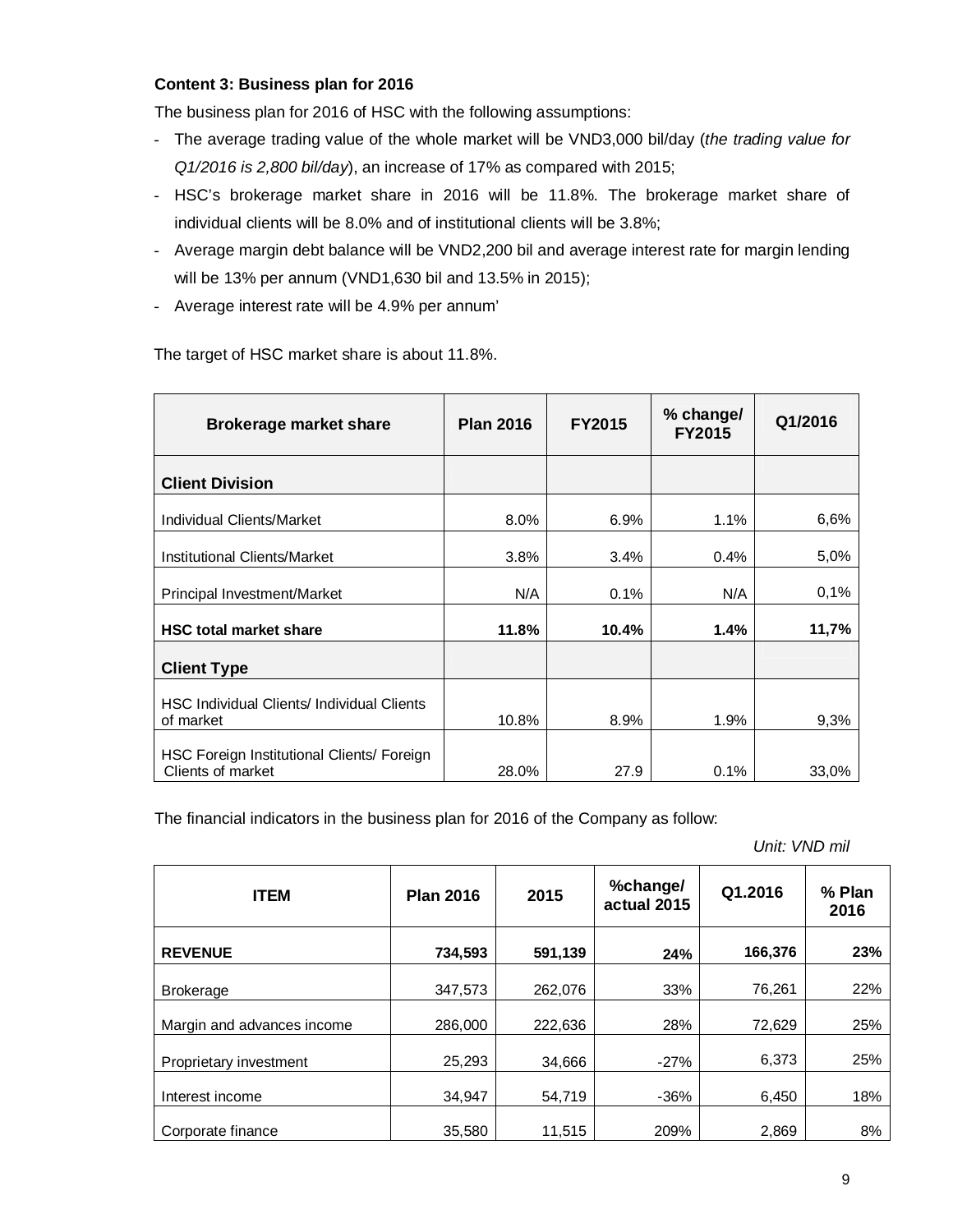| <b>ITEM</b>                     | <b>Plan 2016</b> | 2015    | %change/<br>actual 2015 | Q1.2016 | % Plan<br>2016 |
|---------------------------------|------------------|---------|-------------------------|---------|----------------|
| Other revenues                  | 5,200            | 5,527   | -6%                     | 1,793   | 34%            |
| <b>TOTAL OPERATING EXPENSE</b>  | 358,636          | 319,667 | 12%                     | 86,067  | 24%            |
| <b>PROFIT BEFORE TAX</b>        | 376,357          | 271,500 | 39%                     | 80,308  | 21%            |
| <b>Corporation income tax</b>   | 75,271           | 58,190  | 29%                     | 15,628  | 21%            |
| <b>PROFIT AFTER TAX</b>         | 301,086          | 213,310 | 41%                     | 64,680  | 22%            |
| Return on average equity (ROAE) | 12.6%            | 9.2%    |                         | 11.2%   |                |

The Meeting had taken a vote on the 2016 Business Plan. And the result was:

- **99,269,506** votes in favor, accounting for **99.722%**
- **2,900** votes against, accounting for **0.003%**
- **273,864** abstentions, accounting for **0.275%**

### **Content 4: Report on the Company's operations in 2015 of the BOS**

The Meeting had taken a vote on the Company's operation in 2015 of the BOS. And the result was:

- **99,272,762** votes in favor, accounting for **99.725%**
- **0** votes against, accounting for **0.00%**
- **273,508** abstentions, accounting for **0.275%**

# **Content 5: Approval of the 2015 audited Financial Statements**

The Meeting voted and approved the 2015 Financial Statements including:

- Report of the Board of Managers;
- Independent Auditors' Report;
- Balance sheet as at December 31<sup>st</sup>, 2015;
- Income Statement for the year ended Dec  $31<sup>st</sup>$ , 2015;
- Cash flow statement;
- Statement of changes in equity;
- Notes to the financial statements,

In which:

Some key items in the Financial Statements for the fiscal year 2015 of HSC as below:

*Unit: Vietnam dong*

| No. | <b>Items</b> | <b>Performance of Y2015</b> | <b>Performance of Y2014</b> |
|-----|--------------|-----------------------------|-----------------------------|
|     | Total assets | 3,596,583,428,164           | 4,069,804,065,228           |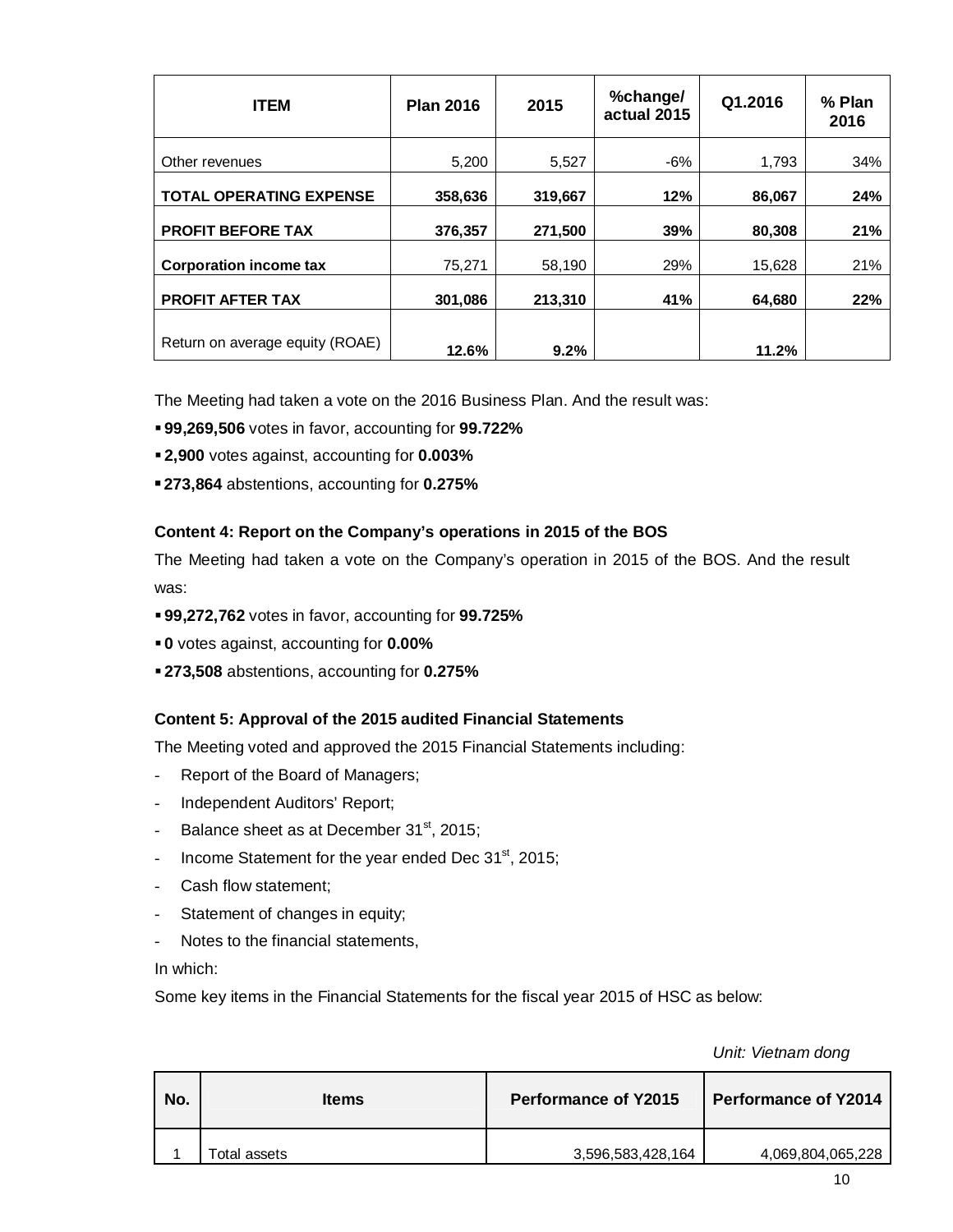| No. | <b>Items</b>      | <b>Performance of Y2015</b> | <b>Performance of Y2014</b> |
|-----|-------------------|-----------------------------|-----------------------------|
| 2   | Net revenue       | 591,138,977,810             | 831,135,291,006             |
| 3   | Profit before tax | 271,500,191,481             | 481,447,406,089             |
| 4   | Profit after tax  | 213,310,100,261             | 376, 152, 047, 249          |

The Meeting had taken a vote on the 2015 audited Financial Statements. And the result was:

**99,274,412** votes in favor, accounting for **99.727%**

**4,907** votes against, accounting for **0.005%**

**266,951** abstentions, accounting for **0.268%**

### **Content 6: The 2015 final cash dividend of the Company**

Pursuant to Decree No. 01/2015/NQ-ĐHĐCĐ dated 16 April, 2015, the AGM had approved the 2015 cash dividend rate of 12% (*equivalent to VND1.200/ share*). The Company paid the 2015 first cash dividend of 5% (*equivalent to VND500/ share*) and the record date for such payment was 24 December, 2015 and the payment date was 06 January, 2016.

The 2015 AGM approved the final cash dividend of 2015 as below:

- Dividend pay-out rate: 9.3% of par value *(equivalent to VND 930 per share*)
- Payment method: In cash
- Implementation time:
	- **Expected record date: 06 May, 2016**
	- **Expected payment date: 27 May 2016**
- Personal income tax (PIT): The AGM authorizes the BOD to deduct the PIT of the shareholders for the dividend income, and on behalf of the shareholders, HSC will pay their deducted PIT to the Tax authority in accordance with the law regulations

The Meeting had taken a vote on the 2015 final dividend rate. And the result was:

- **67,724,378** votes in favor, accounting for **68.033%**
- **6,001** votes against, accounting for **0.006%**
- **277,028** abstentions, accounting for **0.278%**

### **Content 7: The dividend plan for 2016**

The 2016 dividend plan of the Company as follow:

- Dividend rate: Based on the Company's actual business result at the dividend payment time, the AGM authorized the BOD to decide the 2016 dividend rate of 12% of the par value (*equivalent to VND1.200 per share*)
- Payment method: In cash
- Implementation time: The AGM authorized the BOD to choose the suitable date to pay the 2015 dividend.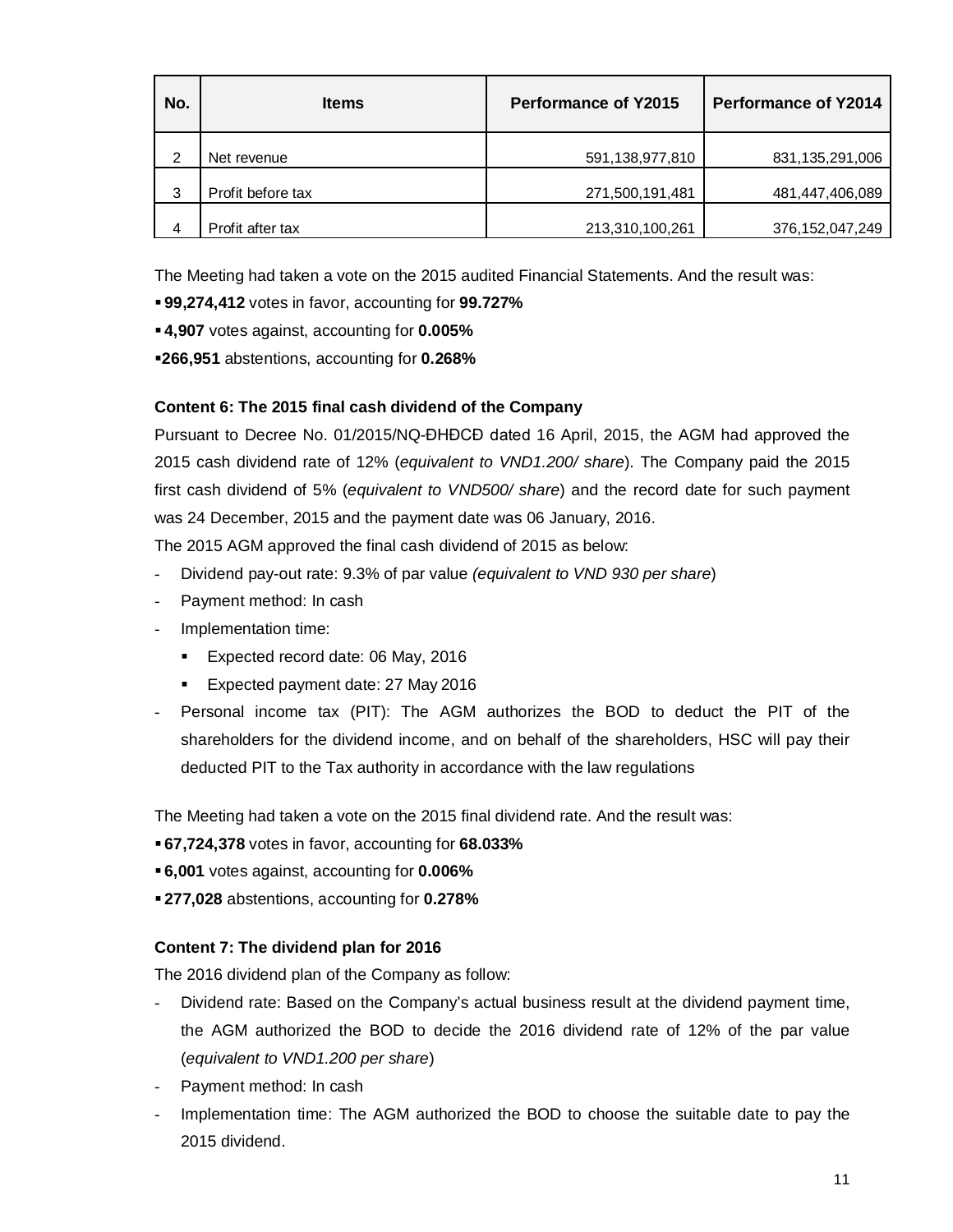- Personal income tax (PIT): The AGM authorizes the BOD to deduct the PIT of the shareholders for the dividend income, and on behalf of the shareholders, HSC will pay their deducted PIT to the Tax authority in accordance with the law regulations.

The Meeting had taken a vote on the 2016 dividend plan. And the result was:

- **99,239,211** votes in favor, accounting for **99.692%**
- **41,400** votes against, accounting for **0.042%**
- **263,649** abstentions, accounting for **0.265%**

### **Content 8: The profit distribution plan of 2015**

The profit after tax of the Company in 2015 was **VND 213,310,100,261** and expected to allocate as below

*Unit: VND*

|                |                                                                                 | <b>PERFORMANCE Y2015</b>         |                     | <b>PERFORMANCE Y2014</b>         |                     |  |
|----------------|---------------------------------------------------------------------------------|----------------------------------|---------------------|----------------------------------|---------------------|--|
| <b>No</b>      | <b>ITEMS</b>                                                                    | $%$ of<br>profit<br>after<br>tax | <b>AMOUNT (VND)</b> | $%$ of<br>profit<br>after<br>tax | <b>AMOUNT (VND)</b> |  |
| п              | <b>PROFIT BEFORE TAX</b>                                                        |                                  | 271,500,191,481     |                                  | 481,447,406,089     |  |
| $\mathbf{u}$   | <b>PROFIT AFTER TAX</b>                                                         | 100%                             | 213,310,100,261     | 100%                             | 376, 152, 047, 249  |  |
| $\mathbf{III}$ | <b>PROPOSED PROFIT AFTER TAX</b><br><b>DISTRIBUTION</b>                         | 99.99%                           | 213,298,078,178     | 87.51%                           | 329,185,589,696     |  |
| $\mathbf{1}$   | Appropriation to Equity Funds                                                   | 13.50%                           | 28,796,863,535      | 15.50%                           | 58,303,567,324      |  |
|                | Supplementary capital reserve                                                   | 5.00%                            | 10,665,505,013      | 5.00%                            | 18,807,602,362      |  |
|                | Compulsory reserve fund                                                         | 5.00%                            | 10,665,505,013      | 5.00%                            | 18,807,602,362      |  |
|                | Welfare and reward fund                                                         | 3.50%                            | 7,465,853,509       | 5.50%                            | 20,688,362,599      |  |
| $\overline{2}$ | Cash dividend payment                                                           | 85.29%                           | 181,941,493,440     | 71.01%                           | 267,120,501,900     |  |
|                | Interim devidend (5% of per value)                                              | 29.81%                           | 63,592,708,500      | 16.91%                           | 63,614,791,500      |  |
|                | Proposed final devidend (9,3% of per value)                                     | 55.48%                           | 118, 348, 784, 940  | 54.10%                           | 203,505,710,400     |  |
| 3              | Remuneration and budget for the Board of<br>Directors and the Supervisory Board | 1.20%                            | 2,559,721,203       | 1.00%                            | 3,761,520,472       |  |
| IV             | <b>RETAINED PROFIT</b><br>$(IV)=(II)-(III)$                                     | 0.01%                            | 12,022,083          | 12.49%                           | 46,966,457,553      |  |
| $\mathbf{V}$   | <b>RETAINED PROFITS OF AT THE</b><br><b>BEGINNING OF THE YEAR</b>               |                                  | 361,488,336,029     |                                  | 314,521,878,476     |  |
| VI             | <b>TOTAL RETAINED EARNINGS AT THE</b><br>END OF THE YEAR (VI)=(IV)+(V)          |                                  | 361,500,358,111     |                                  | 361,488,336,029     |  |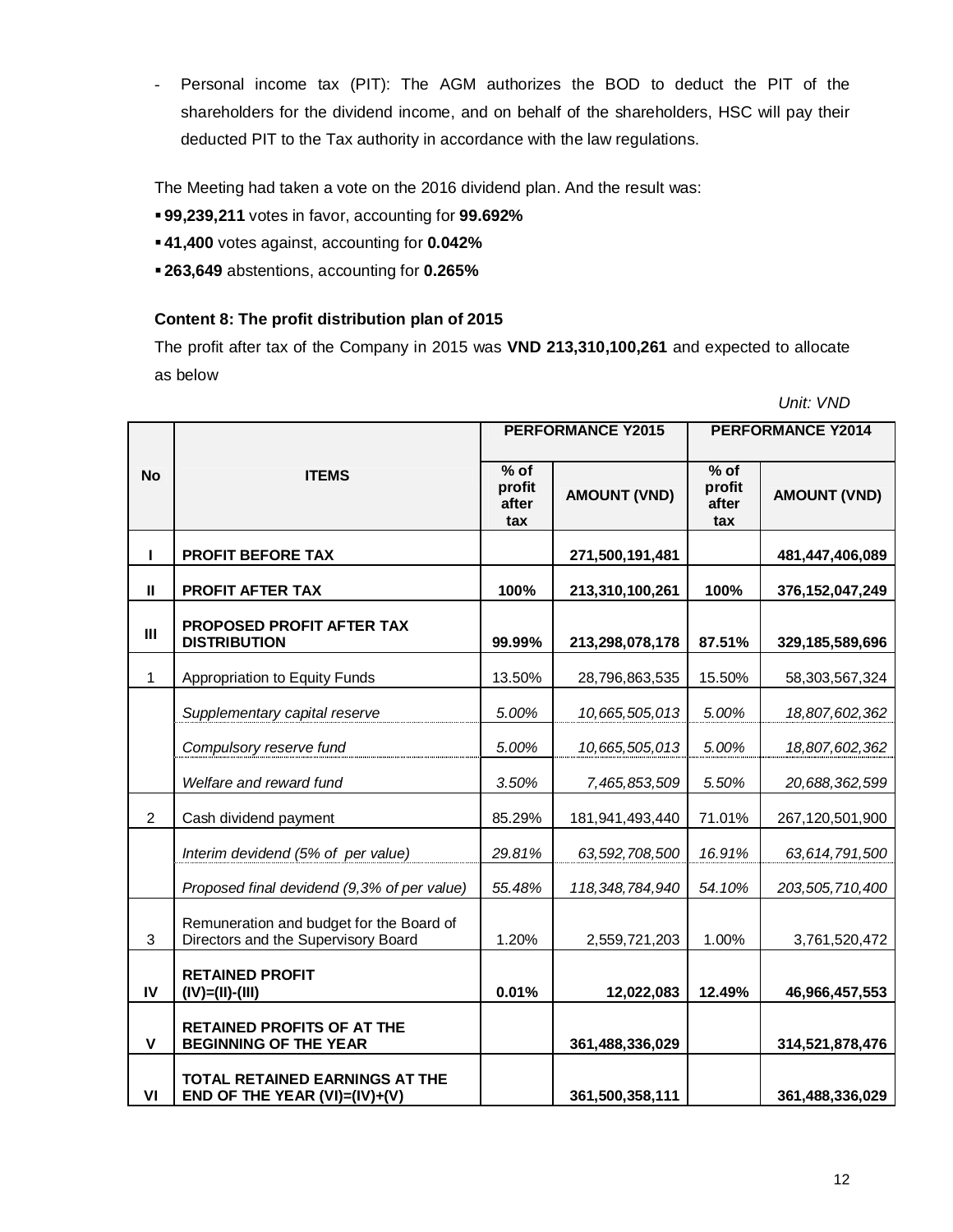The Meeting had taken a vote on the profit distribution plan of 2015. And the result was:

- **99,285,542** votes in favor, accounting for **99.738%**
- **6,900** votes against, accounting for **0.007%**
- **253,738** abstentions, accounting for **0.255%**

### **Content 9: Selection of the audit firm for the year 2016**

The Meeting voted and approved the authorization to the BOD to appoint one of the Big 4 independent audit firms, approved by the State Securities Commission of Vietnam (SSC) of auditing issuing organization, listed and securities trading companies, to audit the Financial Statements for the year 2016 and review the quarterly Financial Statements of HSC in accordance with the law regulations. List of 4 audit firms:

- 1. Ernst & Young Vietnam Co., Ltd.
- 2. KPMG Vietnam Co., Ltd
- 3. Price Waterhouse Coopers Vietnam Co., Ltd
- 4. Deloitte Vietnam Co., Ltd

The Meeting had taken a vote on the selection of an audit firm for 2016. And the result was:

- **99,281,263** votes in favor, accounting for **99.734%**
- **4,907** votes against, accounting for **0.005%**
- **260,100** abstentions, accounting for **0.261%**

### **Content 10: The operation on the derivative business of the derivative market**

The Meeting voted and approved the operation on the derivative business of the derivative market, details as follows:

- 1. HSC to become a derivative trading organization and derivative service provider in the derivatives market, details as follows:
	- (i) The trading member
	- (ii) Business registration for derivative consultancy, derivative brokerage and derivative dealing
	- (iii) Business registration for supply of derivative transaction clearing and settlement service
	- (iv) The market making member
- 2. The 2015 AGM approved the authorization to the BOD to complete the lawful applications sending to the competent agencies, as follows:
	- (i) The Application for Certificate of eligibility for derivative trading
	- (ii) The Application for Certificate of eligibility for supply of derivative clearing and settlement service
	- (iii) The market making contract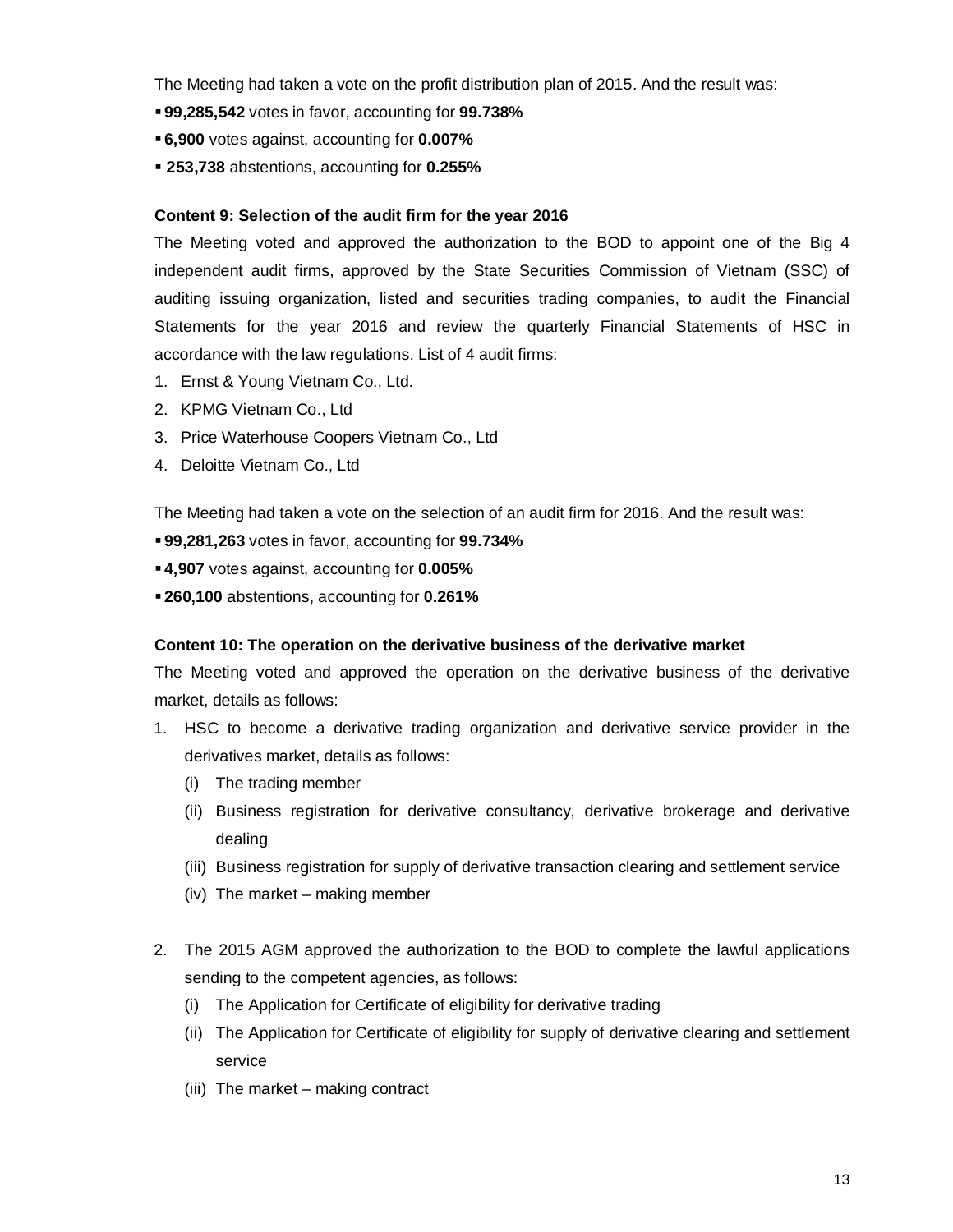The 2015 AGM approved the authorization to the BOD to amend and supplement the HSC Charter with regulations on derivative trading after Certificate of eligibility for derivative trading and Certificate of eligibility for supply of derivative clearing and settlement service to be granted by the State Securities Committee of Vietnam as well as the Market – making Contract to be signed between HSC and the Stock Exchange.

The Meeting had taken a vote on the operation on the derivative business of the derivative market. And the result was:

- **99,294,101** votes in favor, accounting for **99,747%**
- **4,907** votes against, accounting for **0.005%**
- **247,262** abstentions, accounting for **0.248%**

### **Content 11: The Employee Stock Ownership Plan for the year 2016 (ESOP 2016)**

The 2015 AGM approved the Employee Stock Ownership Plan for the year 2016 (ESOP 2016). The details as below:

- 1. Name of securities : Share of HoChiminh City Securities Corporation (HCM)
- 2. Stock type: Ordinary share
- 3. Par value: VND10,000 /Share
- 4. Total number of issued shares: 127,256,758 shares
- 5. Number of outstanding shares: 127,185,395 shares
- 6. Number of treasury shares: 71,363 shares (*at 31 March 2016*)
- 7. Estimated number of issued shares: 2,500,000 shares
- 8. Issue price: VND18,000 /Share
- 9. Total value of issuance at par: VND 25,000,000,000
- 10. Total value of issuance: VND45,000,000,000
- 11. Issue ratio: 1,96%
- 12. Sources of capital to issue: The Company 's Welfare and Reward Fund at 30 June 2016 and the employees' paymnet

In which:

- Total value of the Welfare and Reward Fund: VND14,000,000,000
- Total value of the employees' payment: VND31,000,000,000
- 13. Applicable employees: Company's management employees
- 14. Limited ownership ratio of the foreign employees: 49%
- 15. Transfer restriciton: Shares issued to the Company employees shall be restricted in accordance with the Rules - Policies on Employee Share Ownership Plan 2016 adopted by the Board of Directors of Ho Chi Minh City Securities Corporation.
- 16. Transfer ratio and time frame:
	- At the end of the first year (12 months after the completed issuance of ESOP 2016 ) , the employees shall only be allowed to transfer up to 40% of the total Issued and Transferred Shares.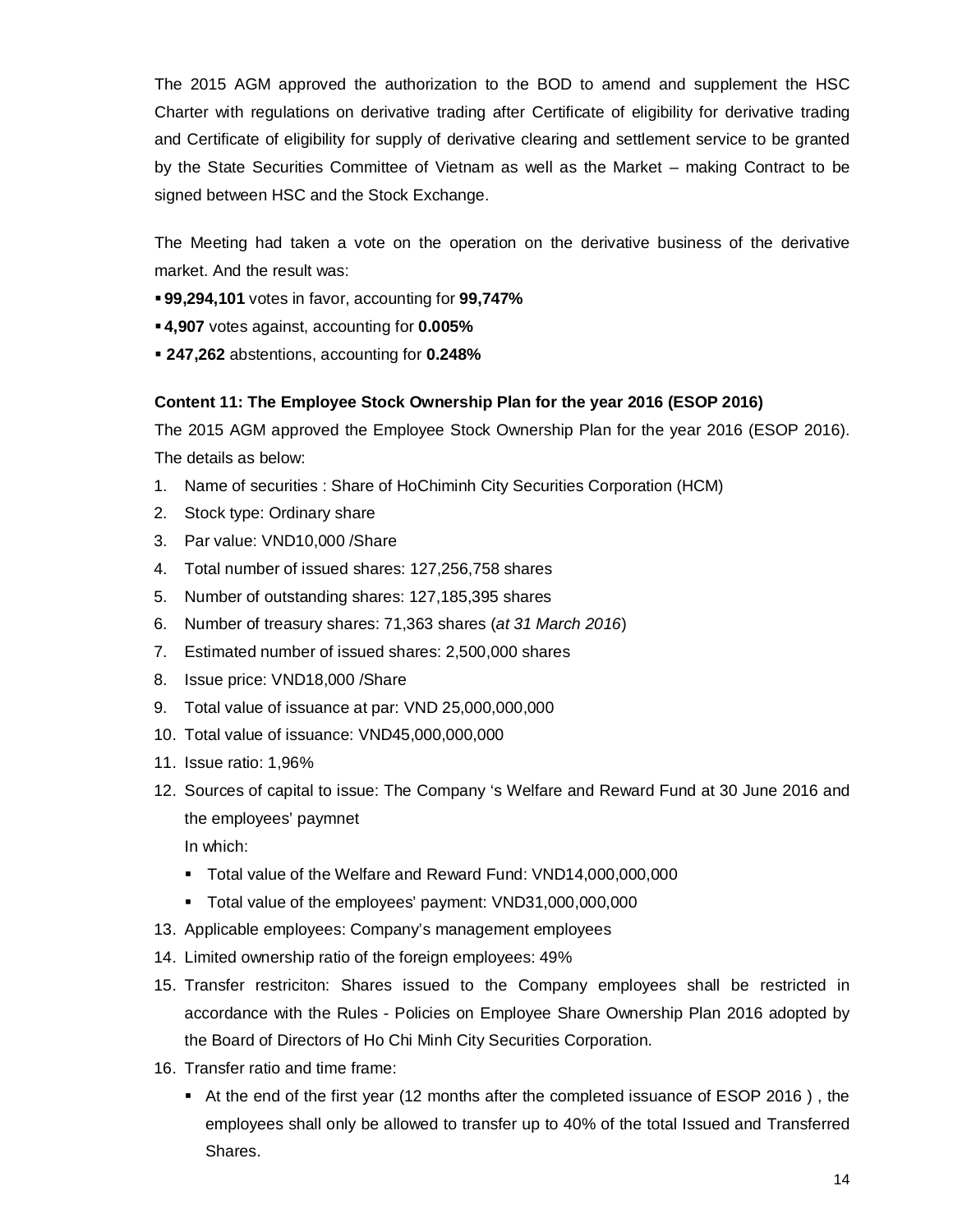- At the end of the second year (24 months after the completed issuance of ESOP 2016), the employees shall only be allowed to transfer up to 30% of the total Issued and Transferred Shares.
- At the end of the third year (36 months after the completed issuance of ESOP 2016 ) , the employees shall be allowed to transfer up to 30% all of the remaining Issued and Transferred Shares.
- 17. Treatment of refused shares: In case the employees refuse to exercise the rights to buy their allocated shares, the Board of Direcors shall allocate total number of refused shares to another employees depending on his/her years' seniority.
- 18. Revocation of issued and transferred shares
	- If an employee resigns, the Company will buy his remaining transfer restricted shares at the price which equals his contributed amount plus non-term interest for the period from issue date to the re-purchase date. These shares will be availble for transfer once Vietnam Securities Depository (VSD) – Ho Chi Minh City Branch approves the ownership transfer.
	- The treatment of other cases will be applide in accordance with with the Rules Policies on Employee Share Ownership.
- 19. Estimated time of issuance: Authorize the Board of Directors to decide on flexible time.
- 20. Authorization: Authorize the Board of Directors:
	- Deciding the list of the employees who are bought shares and the allocation of share for each employees;
	- Conducting necessary procedures to complete the issuance of ESOP 2016 in accordance with regulations of the Company Charter and the documents guiding the implementation of Law;
	- Registering additionally and listing of newly issued shares of ESOP 2016 at Vietnam Securities Depository ("VSD") and Hochiminh Stock Exchange ("HOSE") after completing the issuance;
	- Assigning the Board of Directors and the Board of Management to amend the Company Charter accordingly in charter- capital - related articles upon the result of the issuance; executing the registration of increased charter capital to amend Business Registeration Certification of HSC at State Securities Commission ("SSC") after completing the issuance.

The Meeting had taken a vote on the operation on the derivative business of the derivative market. And the result was:

- **97,745,225** votes in favor, accounting for **98,228%**
- **1,785,075** votes against, accounting for **1.794%**
- **15,970** abstentions, accounting for **0.016%**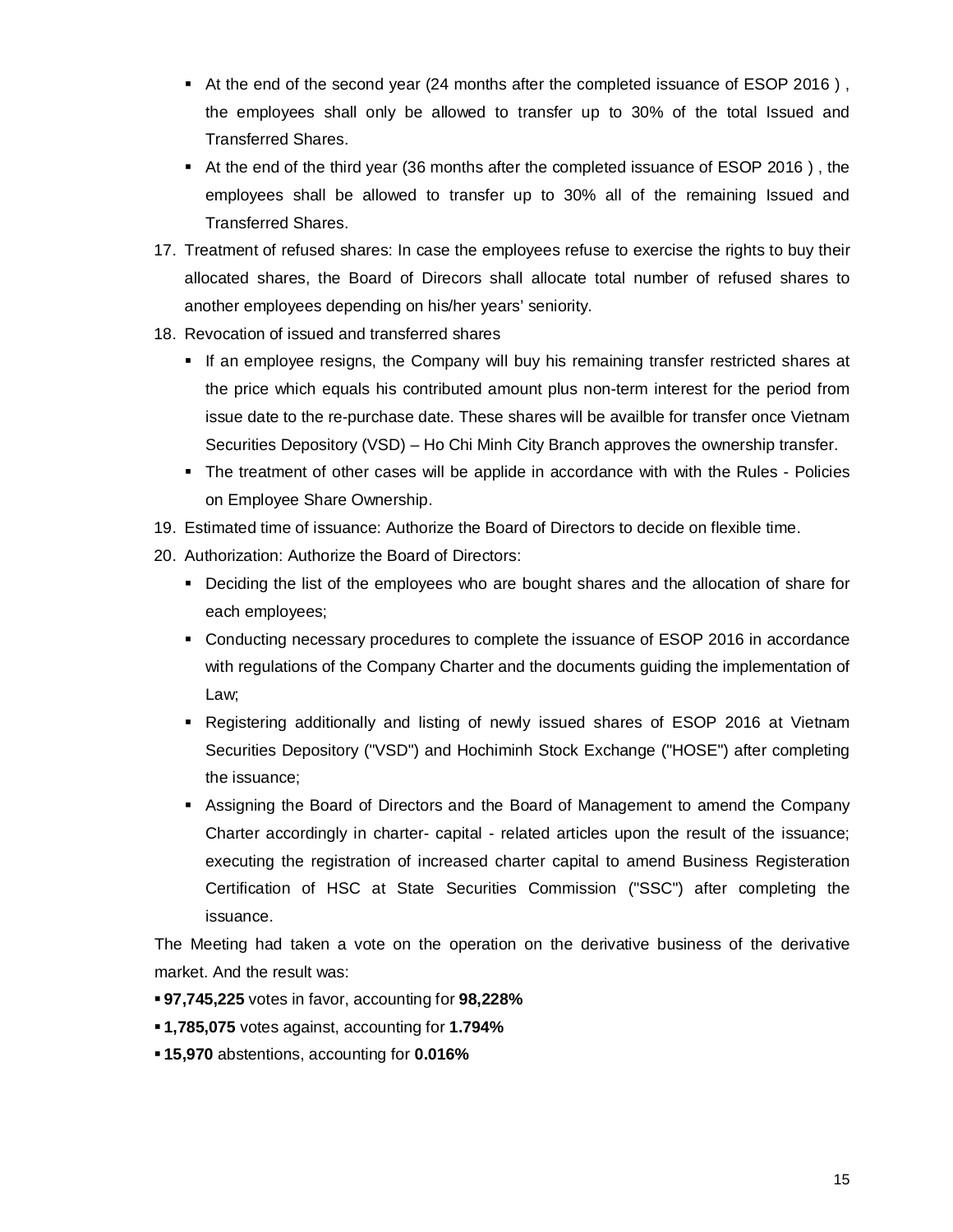### **Content 12:**

# **The resignation of the BOD members and the BOS members and the list of candidate(s) for such available position for the term IV (2016 – 2020)**

The 2015 AGM approved the resignation of the BOD members and the BOS members for the term III (2011 - 2015):

- The BOD members:
	- 1. Mr. Do Hung Viet
	- 2. Mr. Le Anh Minh
	- 3. Mr. Nguyen Thanh Liem
	- 4. Mr.Le Thang Can
	- 5. Mr.Pham Nghiem Xuan Bac
	- 6. Mr. Johan Nyvene
	- 7. Mr. Trinh Hoai Giang
- The BOS members:
	- 1. Mr. Vo Van Chau
	- 2. Mr. Doan Van Hinh
	- 3. Ms. Dang Nguyet Minh

The 2015 AGM approved the list of candidate(s) nominated for the BOD members and the BOS members for the term IV (2016 – 2020).

- The list of candidate(s) nominated for the BOD members:
	- 1. Full name: Le Hoang Anh Year of birth: 1968 Nationality: Vietnamese ID number: 022001681 Permanent address: Thanh An Hamlet, Trung An Commune, Cu Chi Dist., HCMC
	- 2. Full name: Pham Nghiem Xuan Bac Year of birth: 1961 Nationality: Vietnamese ID number: 010160129 Permanent address: No. 33, Alley 6/14, Doi Nhan Str., Ba Dinh Dist., Hanoi
	- 3. Full name: Le Thang Can Year of birth: 1976 Nationality: Vietnamese ID number: 025776876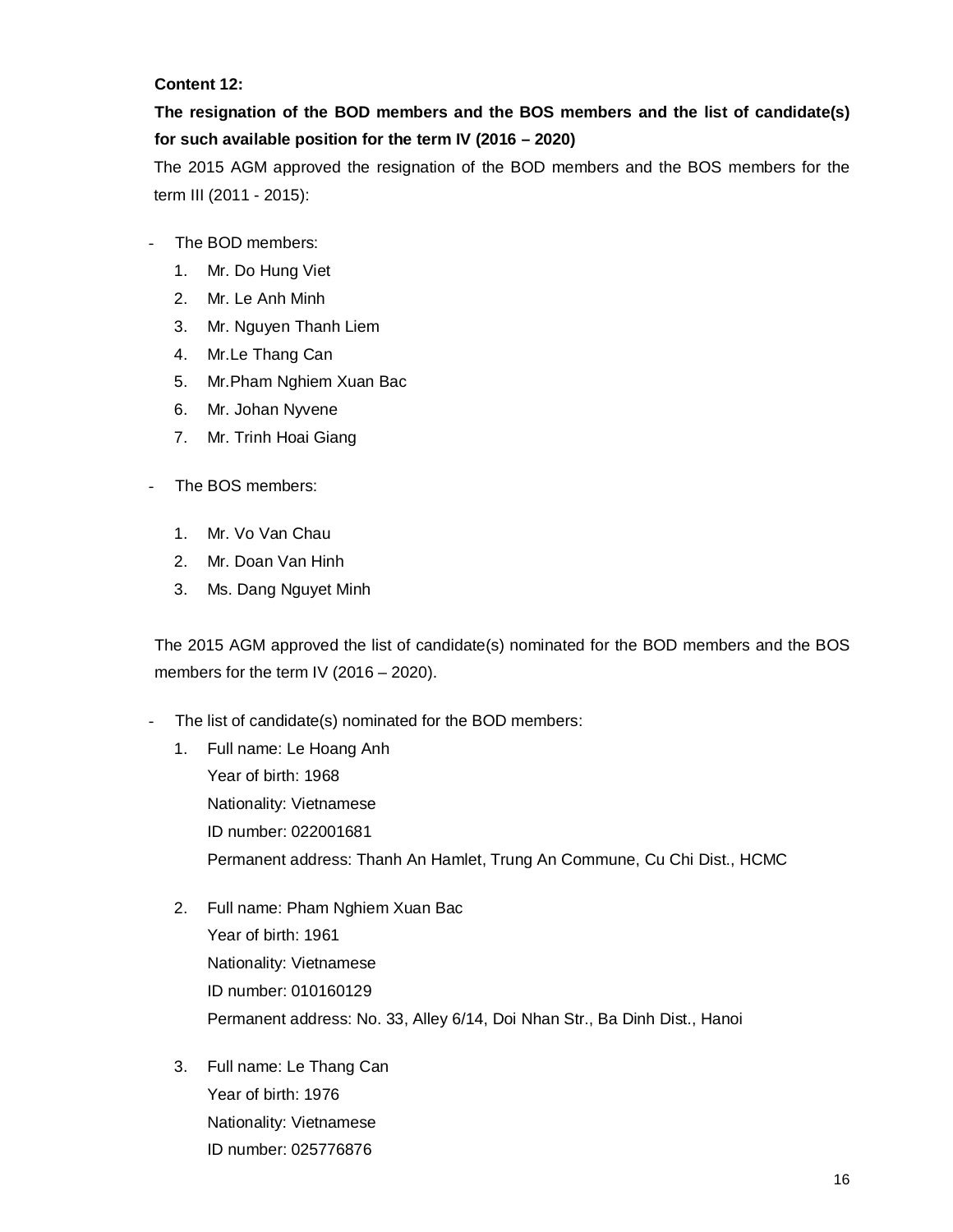Permanent address: No.60/21/6 4 Street, KP5, Truong Tho, Thu Duc District, HCMC

- 4. Full name: Johan Nyvene Year of birth: 1965 Nationality: American Passport number: 461756487 Permanent address: No.43, No.2 Str., Nam Phu, Tran Trong Cung, Tan Thuan Dong Ward, Dist. 7, HCMC
- 5. Full name: Nguyen Thanh Liem Year of birth: 1958 Nationality: Vietnamese ID number: 020829128 Permanent address: No.684/34 Tran Hung Dao Str., Ward 2, Dist.5, HCMC
- 6. Full name: Le Anh Minh Year of birth: 1969 Nationality: Vietnamese ID number: 022382871 Permanent address: No.101/18 Nguyen Chi Thanh Str., Ward 9, Dist.5, HCMC
- 7. Full name: Do Hung Viet Year of birth: 1954 Nationality: Vietnamese ID number: 024097658 Permanent address: No.239 Nguyen Thi Minh Khai Str., Nguyen Cu Trinh Ward, Dist.1, HCMC
- The list of candidate(s) nominated for the BOD members:
	- 1. Full name: Vo Van Chau Year of birth: 1953 Nationality: Vietnamese ID number: 020588185 Permanent address: No.18/4 Thich Quang Duc Str., Ward 5, Phu Nhuan Dist., HCMC
	- 2. Full name: Doan Van Hinh Year of birth: 1953 Nationality: Vietnamese ID number: 020561861 Permanent address: No.136bis/8 Ly Chinh Thang Str., Ward 7, Dist. 3, HCMC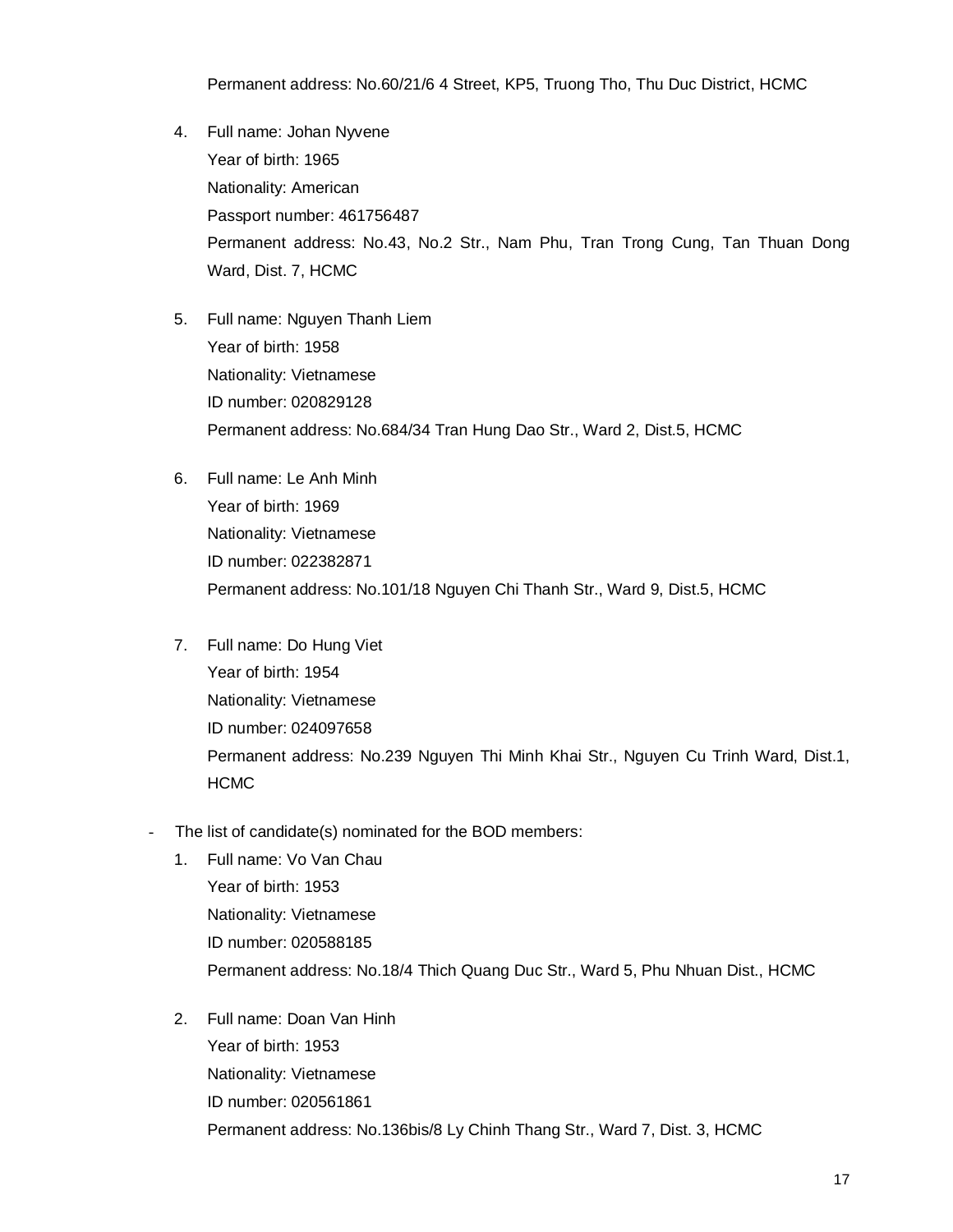3. Full name: Dang Nguyet Minh Year of birth: 1987 Nationality: Vietnamese ID number: 012500137 Permanent address: Room 509, Lot B, An Khang Building, An Phu Ward, Dist. 2, HCMC

The Meeting had taken a vote the resignation of the BOD members and the BOS members for the term III (2011 – 2015) and the list of candidate(s) nominated to the BOD members and the BOS members for the term IV (2016 – 2020). And the result was:

- **97,944,362** votes in favor, accounting for **98,391%**
- **1,330,167** votes against, accounting for **1.336%**
- **271,741** abstentions, accounting for **0.273%**

# **The election result of the BOD members and the BOS members for the term IV (2016 – 2020)**

The election result of the BOD members and the BOS members for the term IV (2016 – 2020 was announced, the details as follows: (*Attached the election minutes)*

- The BOD members:
	- 1. Mr. Le Hoang Anh
	- 2. Mr. Pham Nghiem Xuan Bac
	- 3. Mr. Le Thang Can
	- 4. Mr. Johan Nyvene
	- 5. Mr. Nguyen Thanh Liem
	- 6. Mr. Le Anh Minh
	- 7. Mr. Do Hung Viet
- The BOS members:
	- 1. Mr. Vo Van Chau
	- 2. Mr Doan Van Hinh
	- 3. Ms. Dang Nguyet Minh

### **VI. APPROVAL OF THE MINUTE AND RESOLUTION OF THE 2015 AGM**

### **1. Approval of the contents of the 2015 AGM minute**

Ms. Than Thi Thu Dung, Representative of the Secretary Committee, presented the 2015 AGM minute.

The Meeting had taken a vote on the 2015 AGM minute. And the result was:

- **99,364,540** votes in favor, accounting for **99.816%**
- **182,730** votes against, accounting for **0.184%**
- **0** abstentions, accounting for **0%**